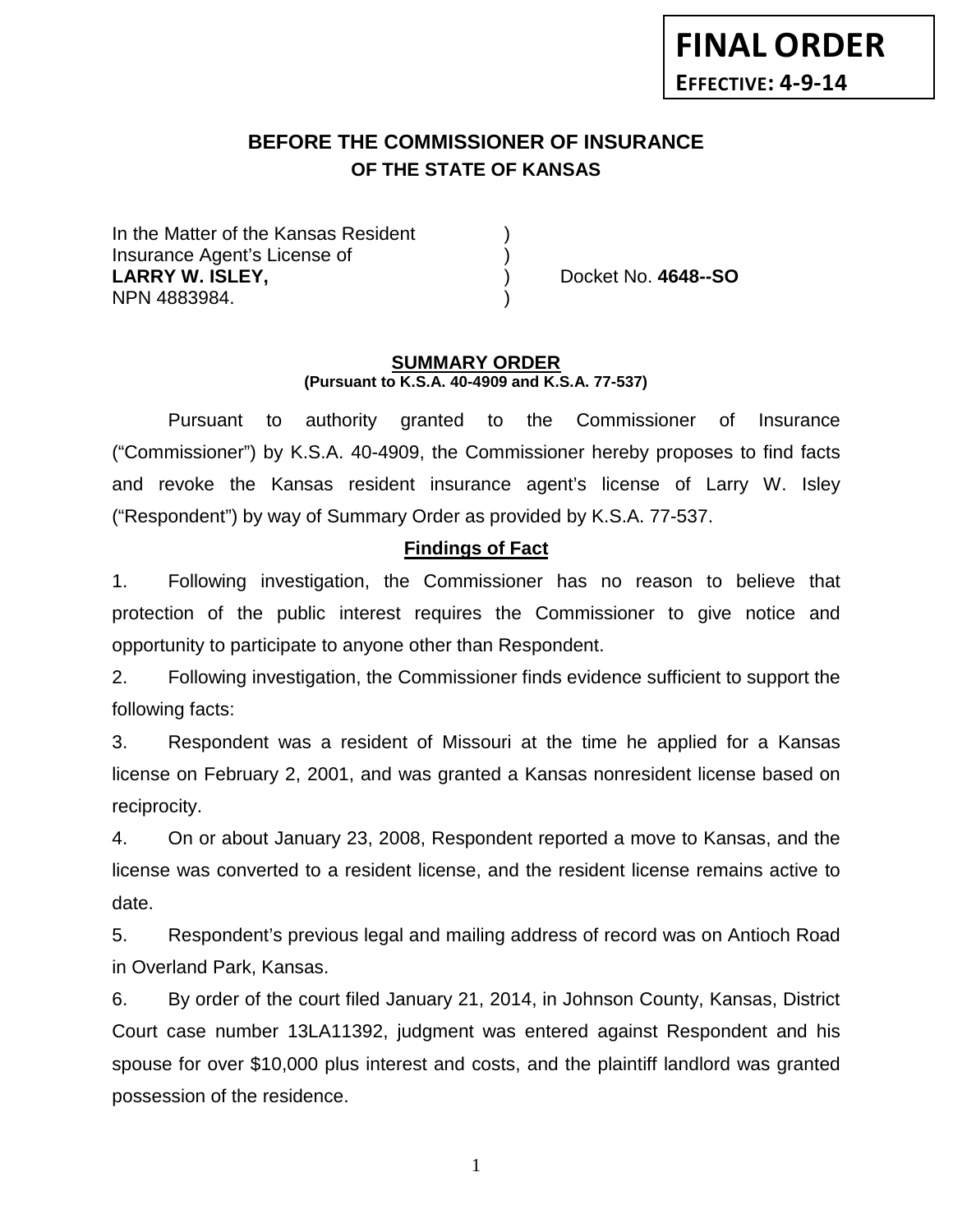7. When the sheriff attempted to serve the writ of restitution on February 3, 2014, the residence was no longer occupied, and the writ was returned unserved.

8. On February 27, 2014, KID staff contacted Respondent by telephone to obtain a current mailing address, and Respondent provided a temporary address of 13721 Sagamore, Apartment 38, Overland Park, KS 66224.

9. Prior to that call, Respondent had not reported a change of address.

10. Johnson County, Kansas, and Missouri court records reflect that Respondent has been a defendant in at least 15 other landlord-tenant or collections actions dating back to 1989, and in multiple cases, judgment has been entered against him.

11. In case number 08AO-CR-1003, in Jasper County Missouri Circuit Court, Respondent was charged with felony theft.

12. On November 19, 2008, Respondent was convicted on a reduced charge of misdemeanor theft pursuant to a plea agreement.

13. Respondent was released unsuccessfully from probation on November 18, 2009.

14. Respondent did not report the conviction to KID within 30 days as required by K.A.R. §40-7-9(d) and has not reported it to date.

15. Respondent was previously licensed as a Missouri insurance producer, but that license was suspended for "tax compliance," and on August 16, 2010, it was cancelled.

16. Respondent did not report that action within 30 days as required by K.A.R. §40- 7-9(a) and has not reported it to date.

17. By letter dated February 27, 2014, counsel for KID summarized the foregoing facts and invited Respondent to reply by the close of business on March 12, 2014, if he disputed the statements of fact.

18. To date, Respondent has not replied and the letter has not been returned; thus the facts are deemed undisputed.

### **Applicable Law**

19. K.S.A. 40-4909(a) provides, in relevant part:

"The commissioner may deny, suspend, revoke or refuse renewal of any license issued under this act if the commissioner finds that the applicant or license holder has . . .

(2) Violated: (A) Any provision of chapter 40 of the Kansas Statutes Annotated, and amendments thereto, or any rule and regulation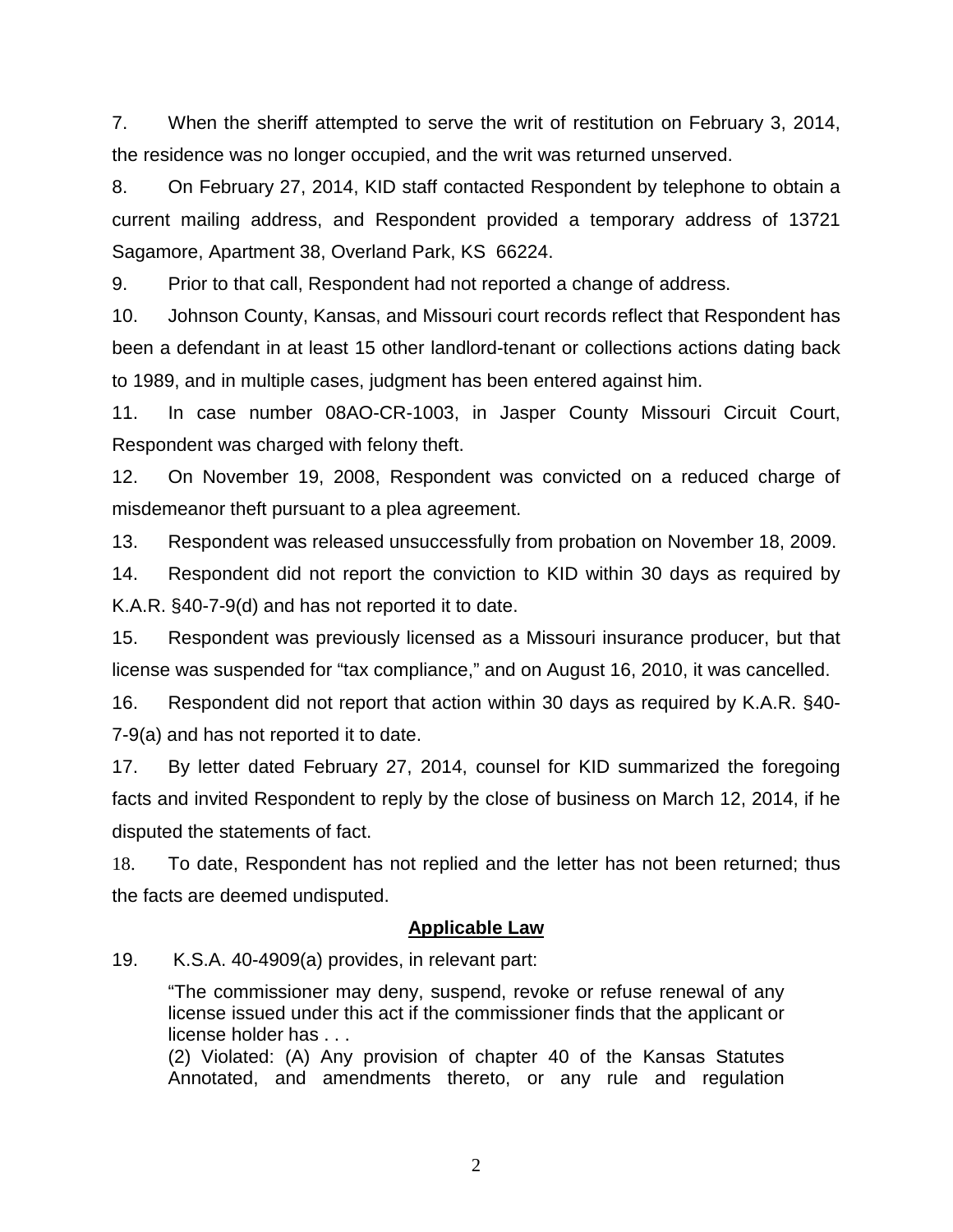promulgated thereunder; . . . [or] (C) any insurance law or regulation of another state; . . .

(6) Been convicted of a misdemeanor or felony. . . .

(8) Used any fraudulent, coercive, or dishonest practice, or demonstrated any incompetence, untrustworthiness or financial irresponsibility in the conduct of business in this state or elsewhere.

(9) Had an insurance agent license, or its equivalent, denied, suspended or revoked in any other state, district or territory." K.S.A. 2013 Supp. 40- 4909(a).

20. In addition, the Commissioner may revoke any license issued under the Insurance Agents Licensing Act if the Commissioner finds that the interests of the insurer or the insurable interests of the public are not properly served under such license. K.S.A. 2013 Supp. 40-4909(b).

21. "Each person licensed in this state as an insurance agent shall report the following to the commissioner of insurance within 30 days of occurrence: (a) Each disciplinary action on the agent's license or licenses by the insurance regulatory agency of any other state or territory of the United States; . . . (d) all details of any conviction of a misdemeanor or felony. . . ." K.A.R. §40-7-9.

22. A person whose license has been revoked or suspended may not be employed directly or indirectly by an insurance company and "may not perform any act toward the solicitation of or transaction of" insurance business. K.S.A. 2012 Supp. 40-4909(g).

23. "Any action taken under this section which affects any license or imposes any administrative penalty shall be taken only after notice and an opportunity for hearing conducted in accordance with the provisions of the Kansas administrative procedures act." K.S.A. 2012 Supp. 40-4909(c).

### **Conclusions of Law**

24. The Commissioner has jurisdiction over Respondent as well as the subject matter of this proceeding, and such proceeding is held in the public interest.

25. The Commissioner finds that Respondent violated K.A.R. §40-7-9(a), a regulation promulgated under authority of chapter 40 of the Kansas Statutes Annotated, by failing to report suspension and cancellation of his Missouri license within 30 days of the occurrence.

3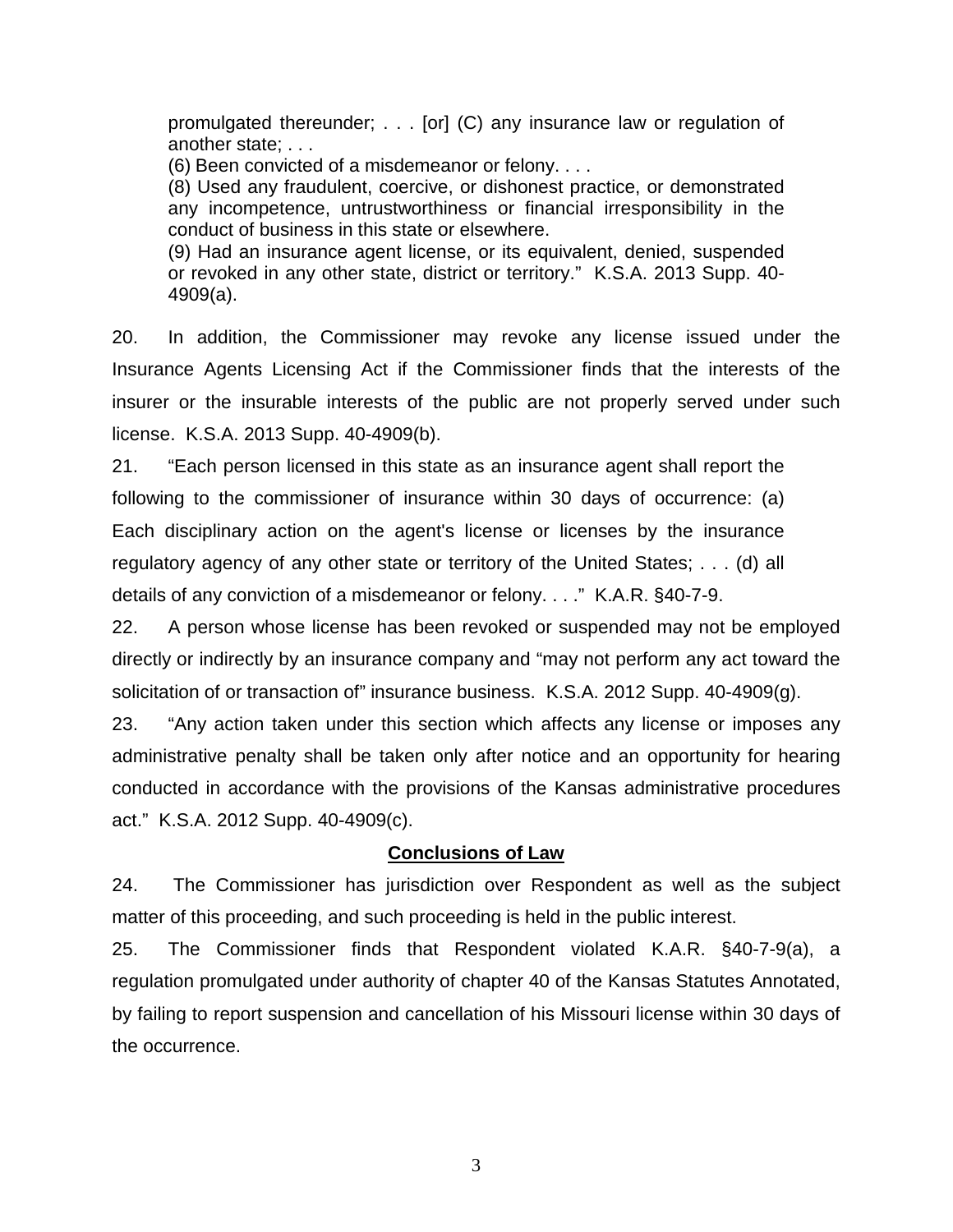26. The Commissioner finds that Respondent violated K.A.R. §40-7-9(d), a regulation promulgated under authority of chapter 40 of the Kansas Statutes Annotated, by failing to report his November 19, 2008, conviction within 30 days of the occurrence.

27. The Commissioner finds that Respondent's license may be revoked pursuant to K.S.A. 40-4909(a)(6) because Respondent has been convicted of a misdemeanor, and further, that the crime of theft is a crime of dishonesty and, thus, particularly relevant and material to Respondent's fitness to hold a license.

28. The Commissioner finds that Respondent's license may be revoked pursuant to K.S.A. 40-4909(a)(2)(C) and K.S.A. 40-4909(9) because Missouri suspended, and later cancelled, Respondent's Missouri license for violation of Missouri law.

29. The Commissioner finds that Respondent's license may be, and should be, revoked pursuant to K.S.A. 40-4909(a)(8) because Respondent has repeatedly demonstrated a lack of honesty, competence, and trustworthiness with respect to the requirements of obtaining and maintaining his Kansas insurance agent license and has repeatedly demonstrated financial irresponsibility.

30. Further, the Commissioner concludes that Respondent's license may be revoked pursuant to K.S.A. 40-4909(b) because it is not serving the interests of insurers or the insurable interests of the public.

31. Based on the facts and circumstances set forth herein, it appears that the use of summary proceedings in this matter is appropriate, in accordance with the provisions set forth in K.S.A. 77-537(a), in that the use of summary proceedings does not violate any provision of the law, the protection of the public interest does not require the KID to give notice and opportunity to participate to persons other than Respondent, and after investigation, KID believes in good faith that the allegations will be supported to the applicable standard of proof.

#### **Policy to be Served**

Before issuing an insurance agent license, the Commissioner must determine that the applicant is qualified and has not committed any act that would be grounds for denial, suspension, or revocation. K.S.A. 40-4905(b). Further, the Commissioner may revoke any license issued under the Insurance Agents Licensing Act if the Commissioner finds that the interests of the insurer or the insurable interests of the

4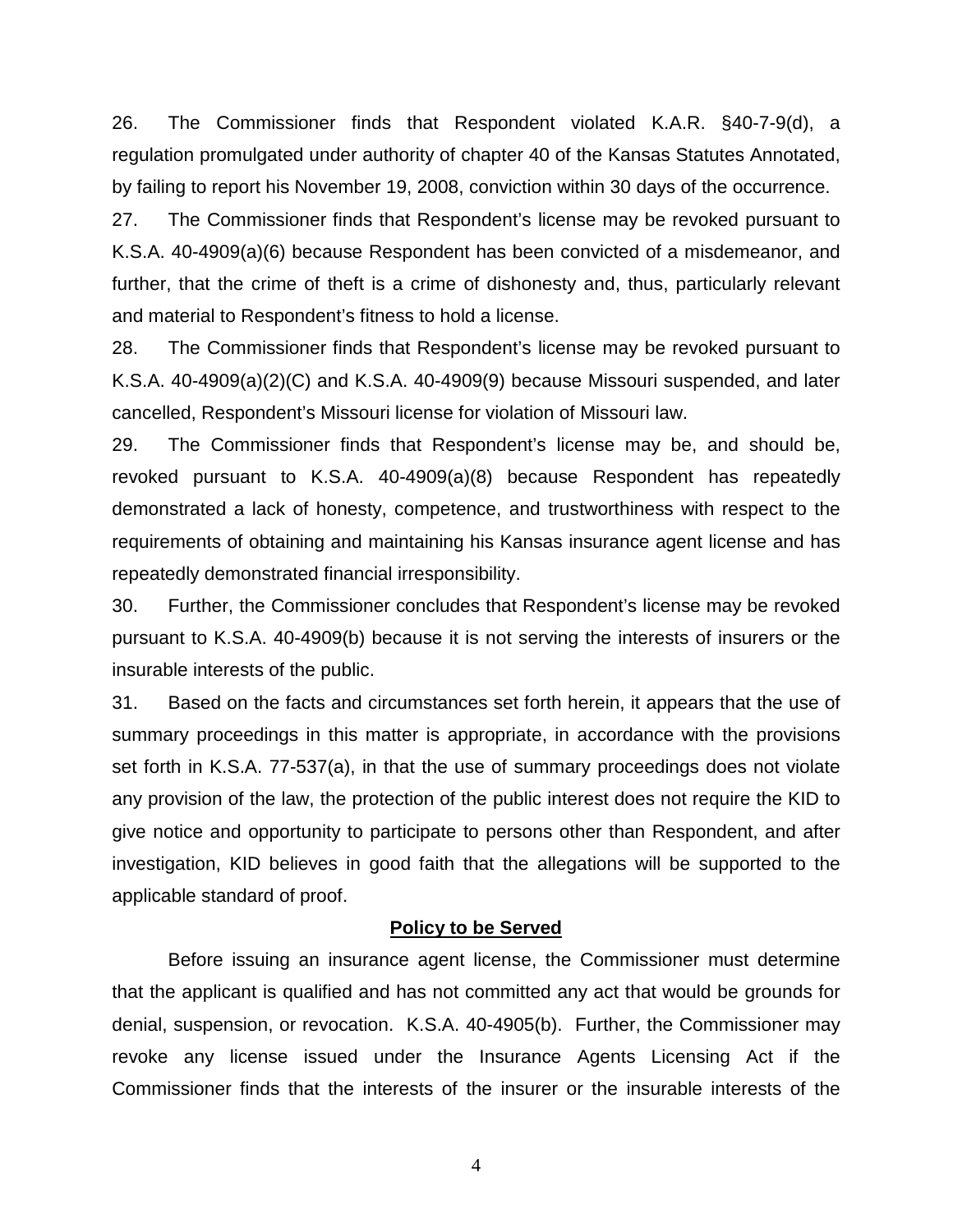public are not properly served under the license. The following action is appropriate to promote the security and integrity of the insurance business and protect insurance consumers by licensing, or continuing to license, persons or entities to sell, solicit, or negotiate insurance in the State of Kansas only if their conduct indicates they are both qualified and trustworthy.

**THE COMMISSIONER OF INSURANCE THEREFORE ORDERS** that the Kansas resident insurance agent's license of **LARRY W. ISLEY** is hereby **REVOKED**, and **LARRY W. ISLEY** shall **CEASE and DESIST** from the sale, solicitation, or negotiation of insurance, doing any act toward the sale, solicitation, or negotiation of insurance, and/or receiving compensation deriving from the sale, solicitation, or negotiation of insurance in Kansas or on Kansas risks through business conducted on and after the effective date of this order.

**It is further ordered,** pursuant to KSA 77-415(b)(2)(A), that this order is designated by KID as precedent.

## **IT IS SO ORDERED THIS \_\_\_21st\_\_\_ DAY OF MARCH 2014, IN THE CITY OF TOPEKA, COUNTY OF SHAWNEE, STATE OF KANSAS.**



\_/s/ Sandy Praeger\_\_\_\_\_\_\_\_\_\_\_\_\_\_\_\_ Sandy Praeger Commissioner of Insurance

BY:

/s/ John Wine John Wine General Counsel